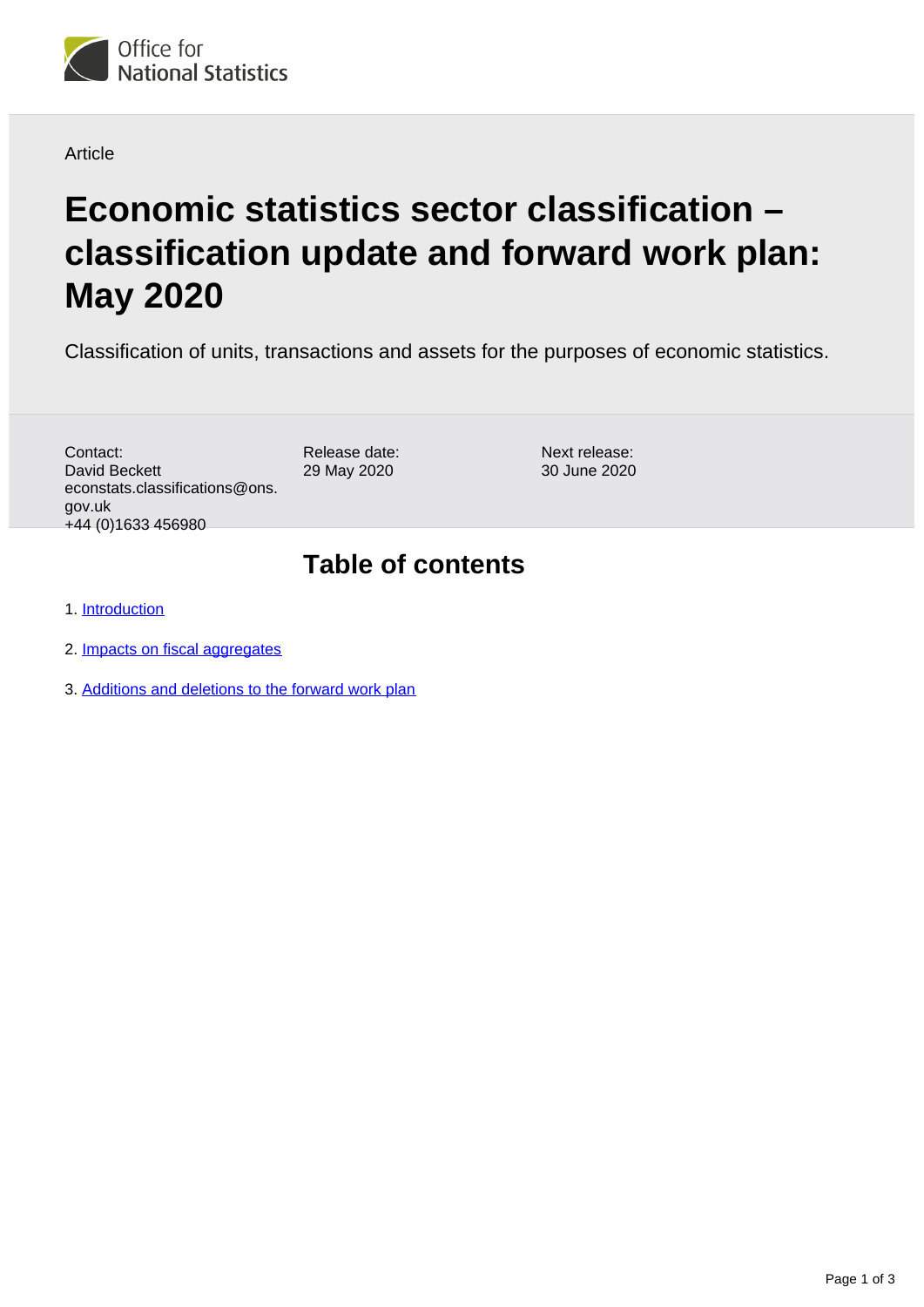## <span id="page-1-0"></span>**1 . Introduction**

Our economic statistics are produced in accordance with international rules and guidance. Central to this are the rules set forth in the European System of Accounts 2010: ESA 2010, and accompanying Manual on Government Deficit and Debt (MGDD). These include rules on classifying statistical units (organisations or bodies) and the transactions they engage in. A summary of these, and our approach to their application, can be found on our [Economic statistics classification page](https://www.ons.gov.uk/methodology/classificationsandstandards/economicstatisticsclassifications).

[The forward work plan \(XLS, 70.1KB\)](https://www.ons.gov.uk/file?uri=/methodology/classificationsandstandards/economicstatisticsclassifications/introductiontoeconomicstatisticsclassifications/may2020fwp.xls) sets out the units and transactions that we expect to assess and classify in the next 12 to 18 months. There is high demand for classification assessments and at any one time we progress many active cases, with new cases often arising. These include confidential assessments of government and devolved administration policy proposals as explained in our *classification process*. We do not announce or discuss such policy proposal assessments in order to give policymakers the space to develop policy. At such a time that a policy is implemented we will publish a [classification decision \(XLS, 2.5MB\)](https://www.ons.gov.uk/file?uri=/methodology/classificationsandstandards/economicstatisticsclassifications/introductiontoeconomicstatisticsclassifications/pscgmay20.xls).

As such, the forward work plan does not cover all cases that will arise over the next 12 to 18 months; minor cases (with smaller statistical and policy impacts) will be assessed as resources allow. The cases scheduled in this article have been prioritised because of:

- the impact they will have on important statistics
- their importance to public policy

#### **After EU withdrawal**

As the UK leaves the EU, it is important that our statistics continue to be of high quality and are internationally comparable. During the transition period, those UK statistics that align with EU practice and rules will continue to do so in the same way as before 31 January 2020. This approach also applies to the classifications process.

After the transition period, we will continue to be guided by the UK Statistics Authority's [Code of Practice for](https://www.statisticsauthority.gov.uk/code-of-practice/)  [Statistics](https://www.statisticsauthority.gov.uk/code-of-practice/) and act in accordance with internationally agreed statistical guidance and standards.

To ensure comparability with other countries, the classifications process will continue according to the existing definitions and standards until further notice, or until those standards are updated.

### <span id="page-1-1"></span>**2 . Impacts on fiscal aggregates**

Approximate potential impacts on fiscal aggregates are given in the forward work plan. The fiscal aggregates are:

- public sector net borrowing and public sector net debt for the UK
- general government consolidated gross debt and general government net borrowing for European measures

The impact described would occur only if an organisation's classification status changes from public to private sector (or the other way around), or if a new organisation is classified to the public sector. Transactional classifications can also affect the fiscal aggregates.

For indicative impacts on fiscal aggregates, the following definitions are used: